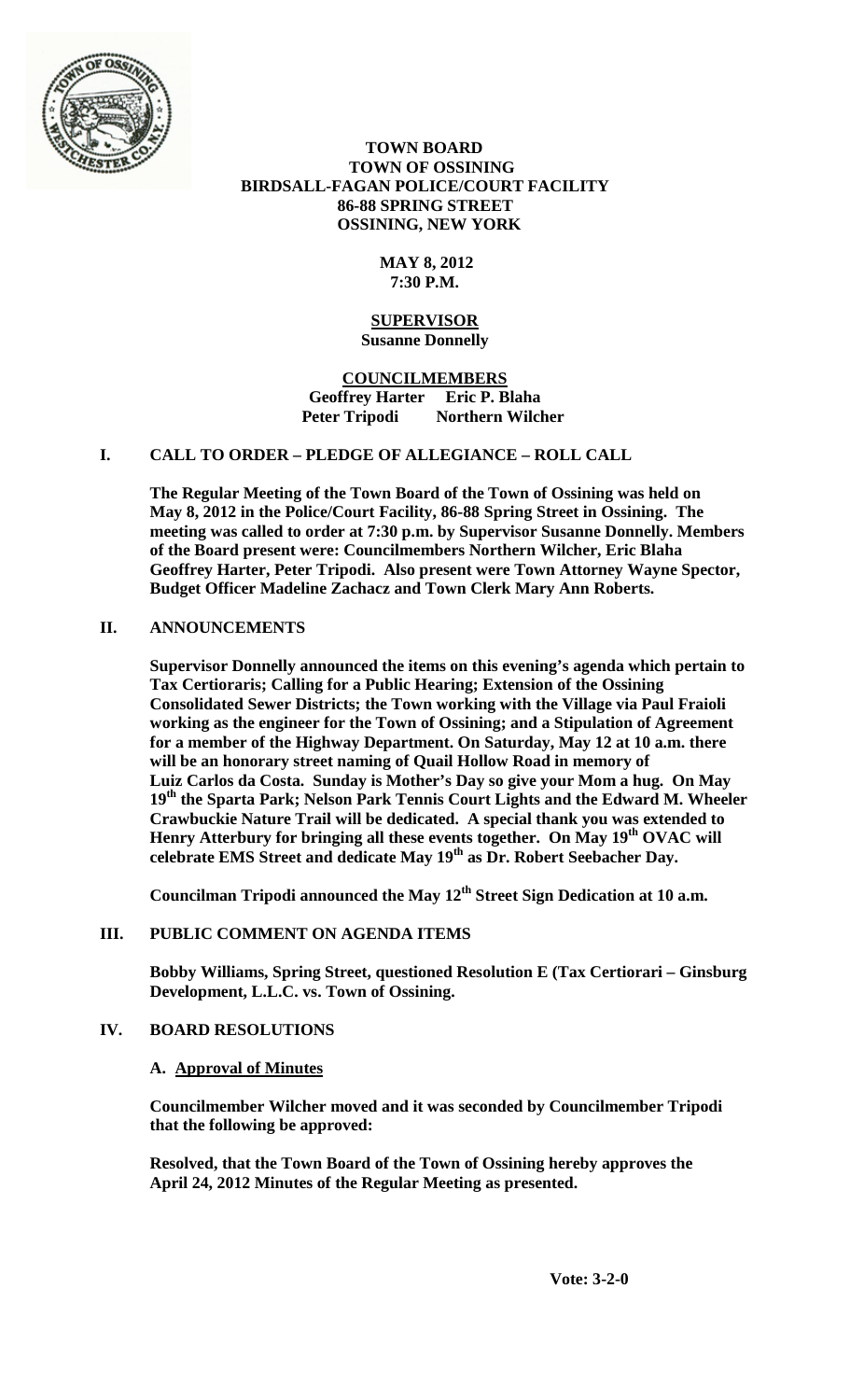**Voting Aye: Wilcher, Tripodi & Donnelly Abstain: Harter, Blaha**

## **B. Approval of Voucher Detail Report**

**Councilmember Wilcher moved and it was seconded by Councilmember Blaha that the following be approved:**

**Resolved, that the Town Board of the Town of Ossining hereby approves the Voucher Detail Report dated May 8, 2012 in the amount of \$358,273.55**

> **Vote: 4-0-1 Voting Aye: Wilcher, Blaha, Harter & Donnelly Voting Nay: Tripodi**

# **C. TAX CERTIORARI**

# **CWBP #1 LLC and CWBP #2 LLC vs. TOWN OF OSSINING**

**Councilmember Blaha moved and it was seconded by Councilmember Wilcher that the following be approved:**

**WHEREAS, proceedings pursuant to Article 7 of the Real Property Tax Law of the State of New York were instituted by CWBP #1 LLC and CWBP #2 LLC against the Town of Ossining to review the tax assessments made on Petitioner's property located at 100 Executive Boulevard and 200 Executive Boulevard in the Town of Ossining, and designated on the tax assessment map of the Town of Ossining as Section 80.20, Block 1, Lot 22 and Section 80.20, Block 1, Lot 21, for assessment years 2004 through 2011, which proceedings are now pending in the Supreme Court of the State of New York, County of Westchester, under Index Nos. 16341/2004; 18393/2005, 18231/2006; 21250/2007; 22698/2008; 24333/2009; 26225/2010; 57291/2011; and** 

**WHEREAS, the above Petitioner has agreed to a compromise and settlement of such proceedings, subject to the approval of the Town Board, correcting and reducing the assessed valuation of its real property and improvements, as follows:** 

| Assessment | Assessed Valuation |            | Amount of |
|------------|--------------------|------------|-----------|
| Year       | Reduced From       | Reduced To | Reduction |
| ٠,<br>2004 | \$75,000           | \$75,000   | \$<br>0   |
| 2005       | \$75,000           | \$75,000   | \$<br>0   |
| 2006       | \$75,000           | \$75,000   | S<br>0    |
| 2007       | \$75,000           | \$64,000   | \$11,000  |
| 2008       | \$75,000           | \$65,500   | \$9,500   |
| 2009       | \$75,000           | \$65,200   | \$9,800   |
| 2010       | \$75,000           | \$68,800   | \$6,200   |
| 2011       | \$75,000           | \$68,250   | 6,750     |
|            |                    |            |           |

Tax ID: 80.20-1-22 (Formerly 1.03-6-6.A) 100 Executive Blvd.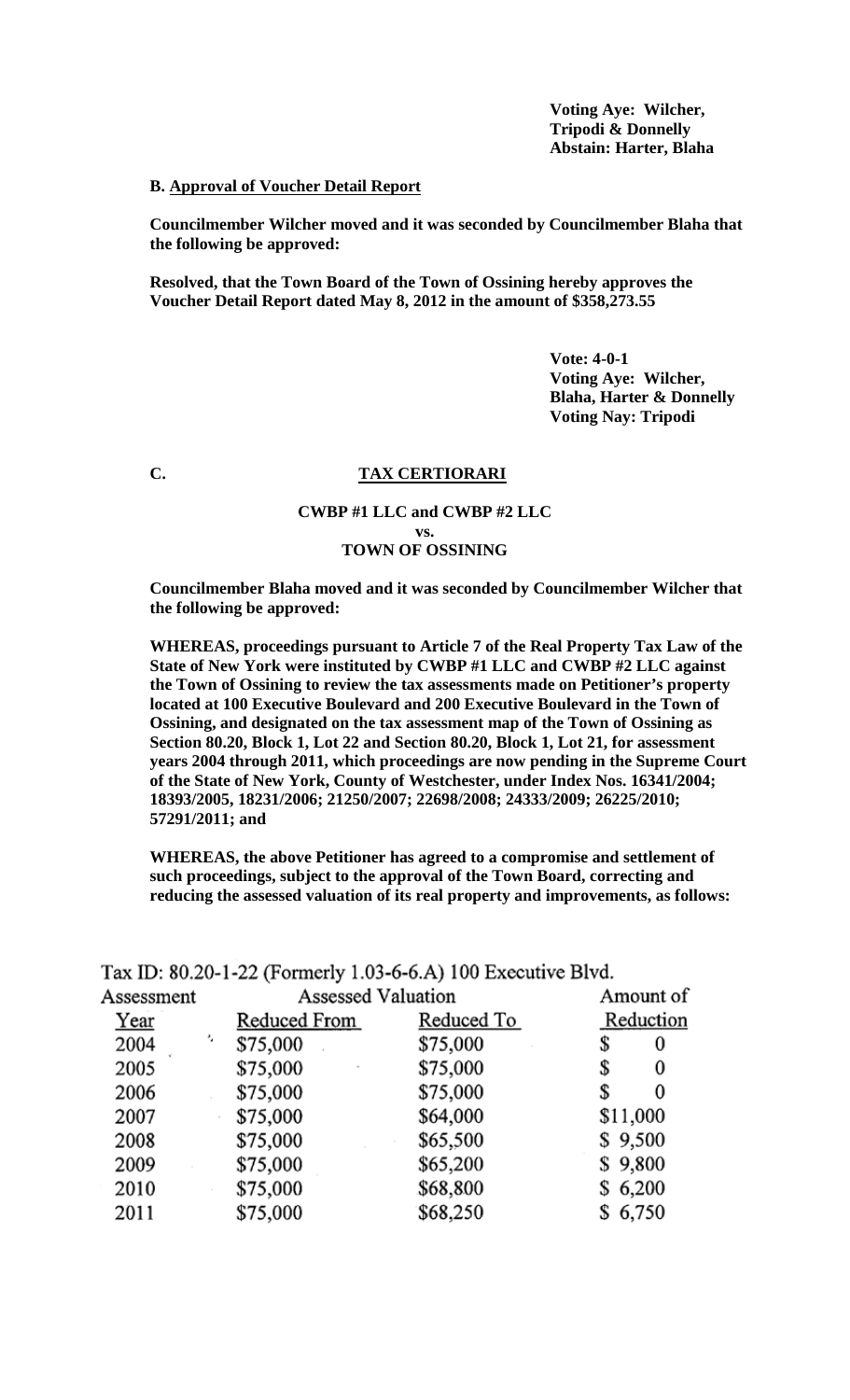| Assessment | <b>Assessed Valuation</b> |            | Amount of |
|------------|---------------------------|------------|-----------|
| Year       | Reduced From              | Reduced To | Reduction |
| 2004       | \$67,500                  | \$62,700   | \$4,800   |
| 2005       | \$67,500                  | \$67,500   | \$<br>0   |
| 2006       | \$67,500                  | \$67,500   | 0<br>\$   |
| 2007       | \$67,500                  | \$50,400   | \$17,100  |
| 2008       | \$67,500                  | \$51,500   | \$16,000  |
| 2009       | \$67,500                  | \$51,300   | \$16,200  |
| 2010       | \$67,500                  | \$54,100   | \$13,400  |
| 2011       | \$67,500                  | \$54,100   | \$13,400  |
|            |                           |            |           |

Tax ID: 80.20-1-21 (Formerly 1.03-6-6.B) 200 Executive Blvd.

**WHEREAS, any and all refunds necessitated by said settlement will be made without interest; and WHEREAS, the Town Board, upon the recommendation of the Assessor, concurred by the Town Attorney, finds the proposed settlement appropriate and in the best interest of the Town of Ossining; now therefore it is** 

**RESOLVED, that settlement of the proceedings, on the terms set forth herein, is hereby accepted and approved, subject to the approval of the Supreme Court, Westchester County, wherein such proceedings are pending; and it is further** 

**RESOLVED, that the Town Attorney is hereby authorized and directed to procure and execute any documents necessary to effectuate such settlement; and it is further** 

**RESOLVED, subject to the approval of the Supreme Court, Westchester County, that the Assessor is authorized and directed to make the changes and corrections to the individual unit assessment on the tax assessment roll of the Town of Ossining, which will be ordered pursuant to the Consent Judgment to be entered in accordance with the terms of this settlement, and the Receiver of Taxes is authorized and directed to process and pay the refund of Town of Ossining taxes estimated to be \$17,338.89, which will be ordered pursuant to said Consent Judgment.**

**Motion Carried: Unanimously**

**D. TAX CERTIORARI**

### **AURELIO POGYO vs. TOWN OF OSSINING**

**Councilmember Wilcher moved and it was seconded by Councilmember Harter that the following be approved:**

**WHEREAS, proceedings pursuant to Article 7 of the Real Property Tax Law of the State of New York were instituted by Aurelio Pogyo, against the Town of Ossining to review the tax assessments made on Petitioner's property located at 62 Yale Avenue in the Town of Ossining, and designated on the tax assessment map of the Town of Ossining as Section 89.15, Block 3, Lot 61, for assessment year 2011, which proceeding is now pending in the Supreme Court of the State of New York, County of Westchester, under Index Nos. 56155/2011; and** 

**WHEREAS, the above Petitioner has agreed to a compromise and settlement of such proceedings, subject to the approval of the Town Board, correcting and reducing the assessed valuation of its real property and improvements, as follows:**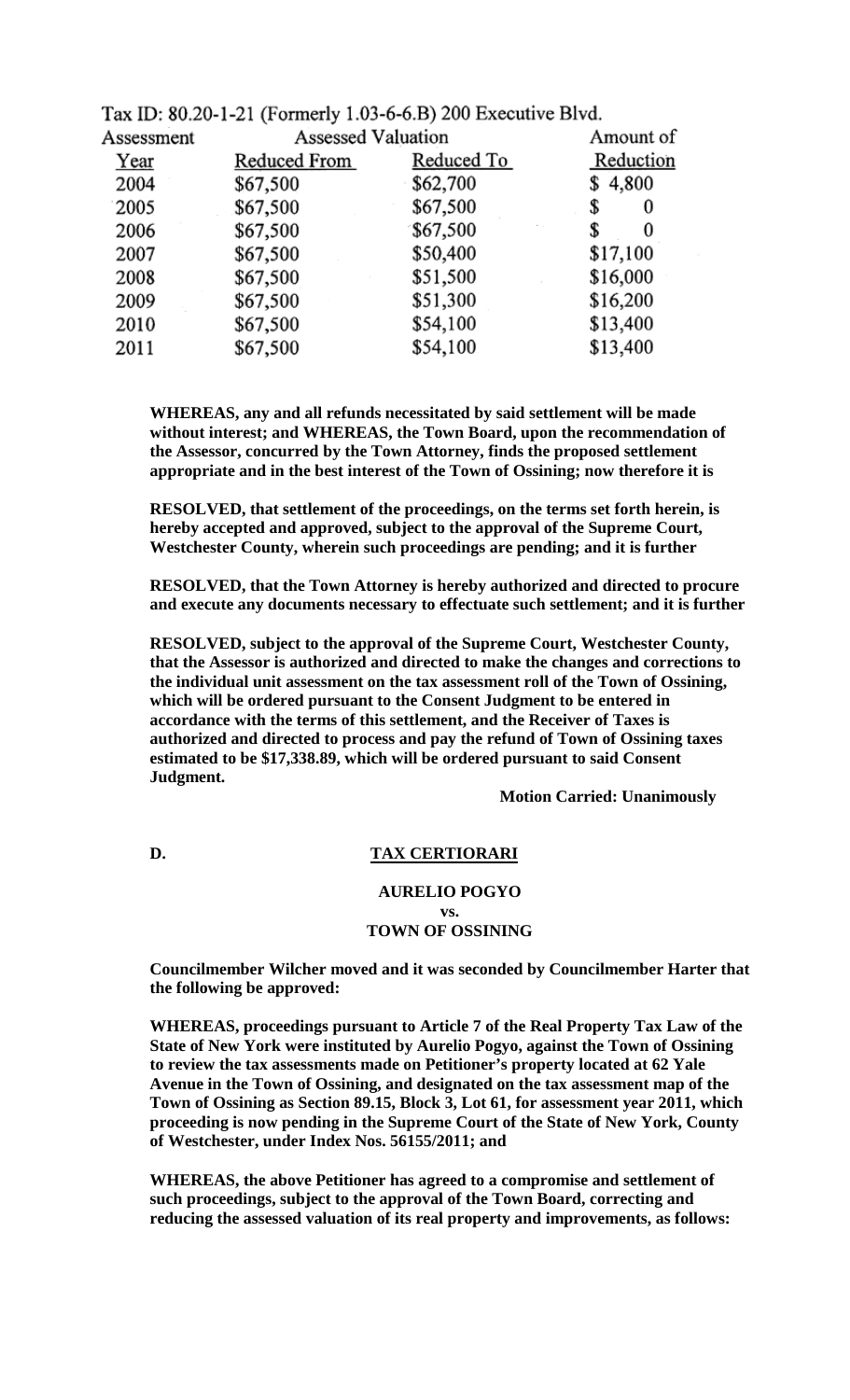| Assessment | Total      | Amount of | Reduced    |
|------------|------------|-----------|------------|
| Year       | Assessment | Reduction | Assessment |
| 2011       | \$32,190   | \$4,110   | \$28,080   |

**WHEREAS, any and all refunds necessitated by said settlement will be made without interest; and WHEREAS, the Town Board, upon the recommendation of the Assessor, concurred by the Town Attorney, finds the proposed settlement appropriate and in the best interest of the Town of Ossining; now therefore it is** 

**RESOLVED, that settlement of the proceedings, on the terms set forth herein, is hereby accepted and approved, subject to the approval of the Supreme Court, Westchester County, wherein such proceedings are pending; and it is further** 

**RESOLVED, that the Town Attorney is hereby authorized and directed to procure and execute any documents necessary to effectuate such settlement; and it is further** 

**RESOLVED, subject to the approval of the Supreme Court, Westchester County, that the Assessor is authorized and directed to make the changes and corrections to the individual unit assessment on the tax assessment roll of the Town of Ossining, which will be ordered pursuant to the Consent Judgment to be entered in accordance with the terms of this settlement, and the Receiver of Taxes is authorized and directed to process and pay the refund of Town of Ossining taxes estimated to be \$13.16, which will be ordered pursuant to said Consent Judgment.**

**Motion Carried: Unanimously**

# **E. TAX CERTIORARI**

#### **GINSBURG DEVELOPMENT, LLC, vs. TOWN OF OSSINING**

# **Councilmember Wilcher moved and it was seconded by Councilmember Blaha that the following be approved:**

**WHEREAS, proceedings pursuant to Article 7 of the Real Property Tax Law of the State of New York were instituted by Ginsburg Development, LLC, against the Town of Ossining to review the tax assessments made on Petitioner's property located at Glenwood Drive, Briarbrook Drive and Pheasant Woods Drive in the Town of Ossining, and designated on the tax assessment map of the Town of Ossining as Section: 97.15, Block 4, Lots 7./0005 to 7./0136 (as more specifically set forth on Schedules "A" and "B" attached), for assessment years 2001 and 2002, which proceedings are now pending in the Supreme Court of the State of New York, County of Westchester, under Index Nos. 16452/2001; and 17286/2002; and** 

**WHEREAS, the above Petitioner has agreed to a compromise and settlement of such proceedings, subject to the approval of the Town Board, correcting and reducing the assessed valuation of its real property and improvements, as follows:** 

**See attached Schedules "A" and "B";**

**WHEREAS, any and all refunds necessitated by said settlement will be made without interest; and WHEREAS, the Town Board, upon the recommendation of the Assessor, concurred by the Town Attorney, finds the proposed settlement appropriate and in the best interest of the Town of Ossining; now therefore it is**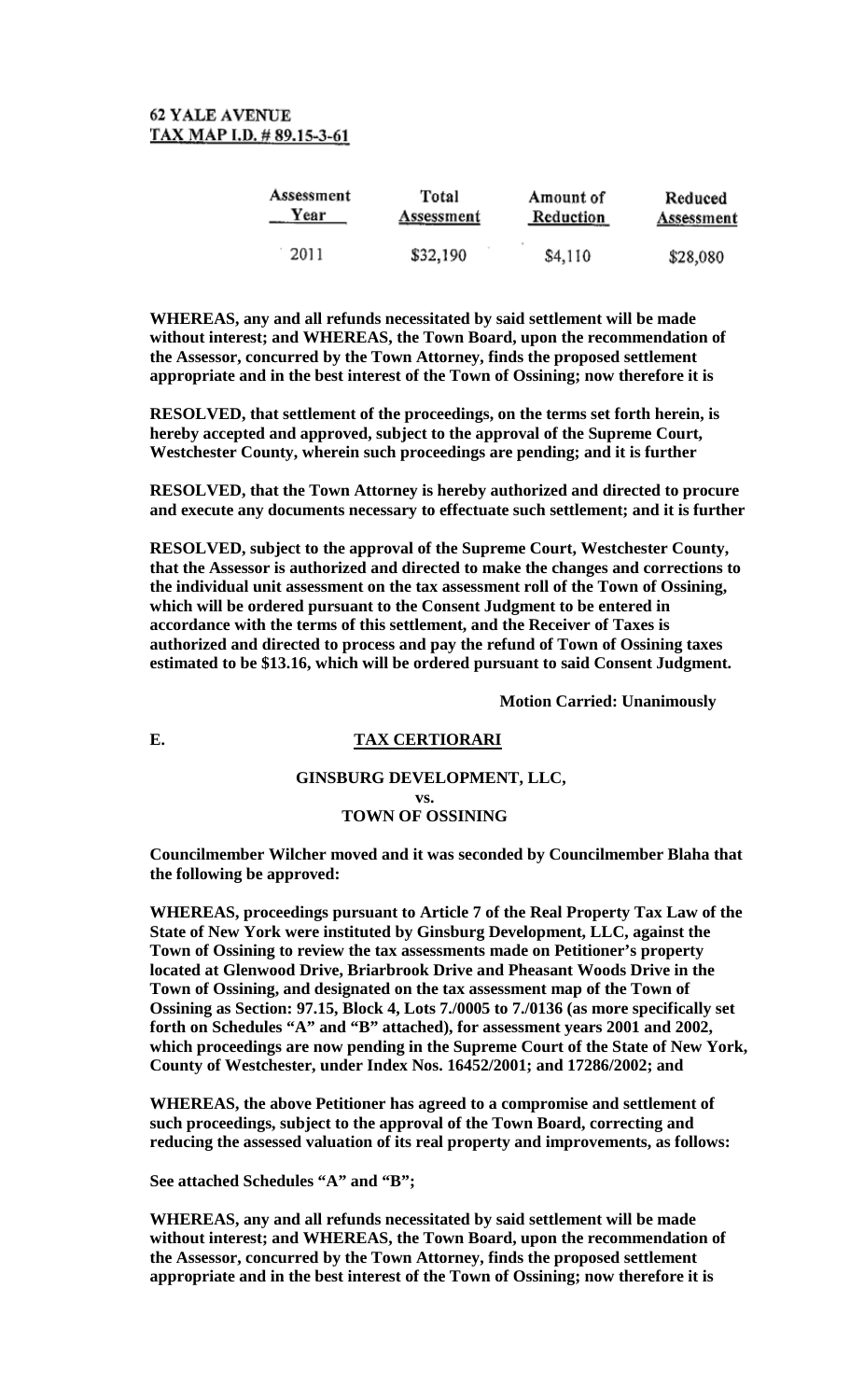**RESOLVED, that settlement of the proceedings, on the terms set forth herein, is hereby accepted and approved, subject to the approval of the Supreme Court, Westchester County, wherein such proceedings are pending; and it is further** 

**RESOLVED, that the Town Attorney is hereby authorized and directed to procure and execute any documents necessary to effectuate such settlement; and it is further** 

**RESOLVED, subject to the approval of the Supreme Court, Westchester County, that the Assessor is authorized and directed to make the changes and corrections to the individual unit assessment on the tax assessment roll of the Town of Ossining, which will be ordered pursuant to the Consent Judgment to be entered in accordance with the terms of this settlement, and the Receiver of Taxes is authorized and directed to process and pay the refund of Town of Ossining taxes estimated to be \$1,955.64, which will be ordered pursuant to said Consent Judgment.**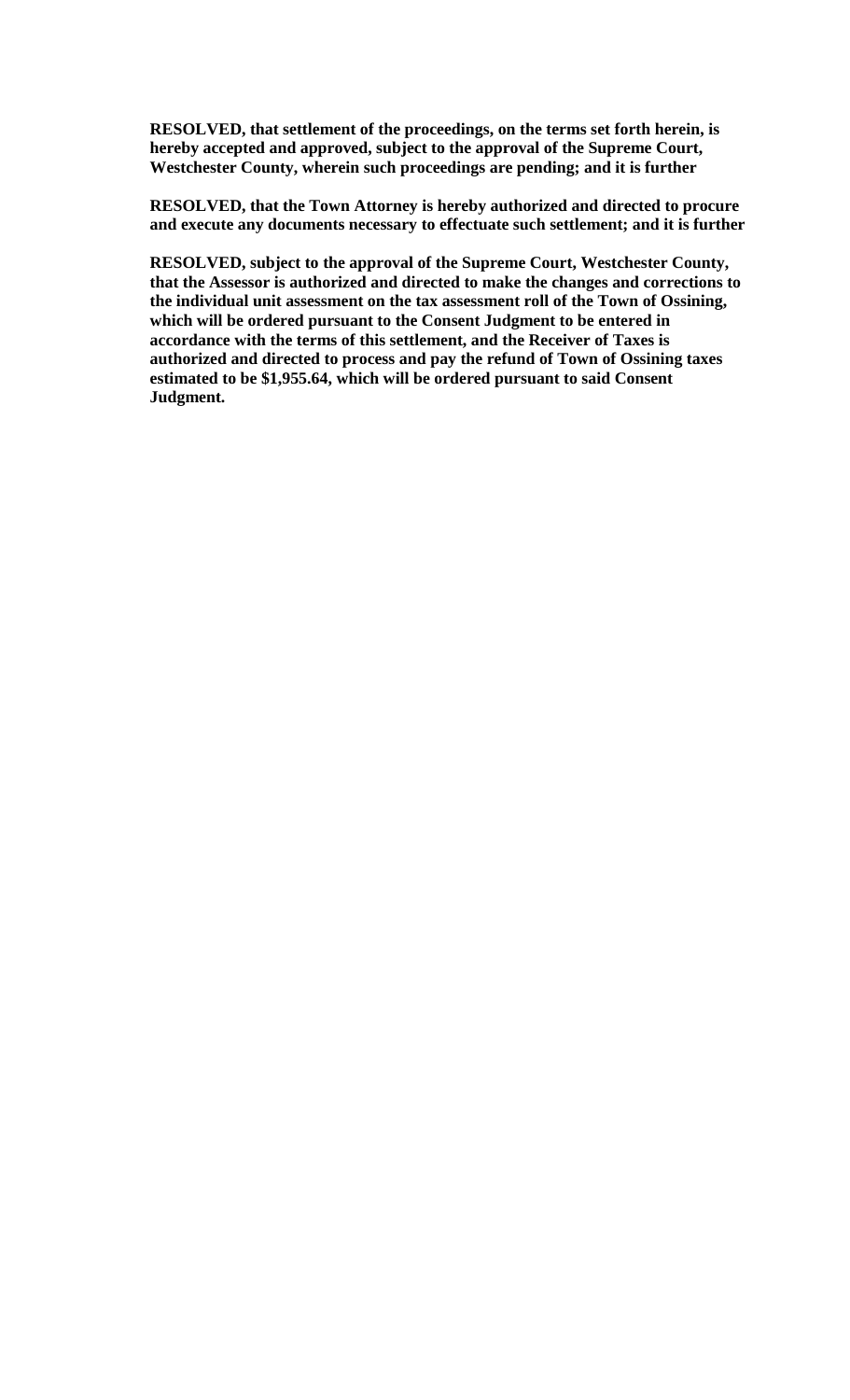# Ginsburg Development, LLC v. Town of Ossining<br>Schedule "A" - 2001 Assessment Year

 $\cdot$ 

ł

 $\cdot$ 

 $\epsilon$ 

 $\tilde{\mathcal{E}}$  ,

 $\frac{1}{2} \sum_{i=1}^n \frac{1}{2} \sum_{j=1}^n \frac{1}{2} \sum_{j=1}^n \frac{1}{2} \sum_{j=1}^n \frac{1}{2} \sum_{j=1}^n \frac{1}{2} \sum_{j=1}^n \frac{1}{2} \sum_{j=1}^n \frac{1}{2} \sum_{j=1}^n \frac{1}{2} \sum_{j=1}^n \frac{1}{2} \sum_{j=1}^n \frac{1}{2} \sum_{j=1}^n \frac{1}{2} \sum_{j=1}^n \frac{1}{2} \sum_{j=1}^n \frac{1}{2} \sum_{j=$ 

i,

 $\epsilon \rightarrow 0$ 

 $\overline{\phantom{a}}$ 

|                      | Assessment Assessment |          |                   |
|----------------------|-----------------------|----------|-------------------|
| Tax Lot              | Reduced               | Reduced  | Assessment        |
| 97.15-4-7 <i>.</i> / | From:                 | To:      | <b>Reduction:</b> |
| 5                    | \$11,100              | \$11,100 | \$O               |
| 7                    | \$11,100              | \$11,100 | S <sub>0</sub>    |
| 8                    | \$11,100              | \$11,100 | SO.               |
| 9                    | \$11,100              | \$11,100 | S0                |
| 10                   | \$11,100              | \$11,100 | SO.               |
| 12                   | \$11,100              | \$11,100 | \$0               |
| 13                   | \$11,100              | \$11,100 | \$0               |
| 16                   | \$13,000              | \$13,000 | \$O               |
| 35                   | \$22,742              | \$22,742 | \$0               |
| 39                   | \$20,122              | \$20,122 | \$0               |
| 40                   | \$20,122              | \$20,122 | \$0               |
| 41                   | \$11,207              | \$11,207 | \$0               |
| 42                   | \$11,207              | \$11,207 | \$0               |
| 43                   | \$7,641               | \$4,585  | \$3,056           |
| 44                   | \$7,641               | \$4,585  | \$3,056           |
| 45                   | \$7,459               | \$4,475  | \$2,984           |
| 46                   | \$7,459               | \$4,475  | \$2,984           |
| 47                   | \$7,823               | \$4,694  | \$3.129           |
| 48                   | \$7,823               | \$4,694  | \$3,129           |
| 49                   | \$6,459               | \$3,875  | \$2,584           |
| 50                   | \$6,459               | \$3,875  | \$2,584           |
| 51                   | \$6,823               | \$4,094  | \$2,729           |
| 52                   | \$5,640               | \$3,384  | \$2,256           |
| 53                   | \$5,640               | \$3,384  | \$2,256           |
| 54                   | \$5,640               | \$3,384  | \$2,256           |
| 55                   | \$5,640               | \$3,384  | \$2,256           |
| 56                   | \$6,823               | \$4,094  | \$2,729           |
| 57                   | \$7,095               | \$4,257  | \$2.838           |
| 58                   | \$7,095               | \$4,257  | \$2,838           |
| 59                   | \$7,095               | \$4,257  | \$2,838           |
| 60                   | \$7,095               | \$4,257  | \$2,838           |
| 61                   | \$7,095               | \$4,257  | \$2,838           |
| 62                   | \$7,095               | \$4,257  | \$2,838           |
| 63                   | \$7,095               | \$4,257  | \$2,838           |
| 64                   | \$7,095               | \$4,257  | \$2,838           |
| 65                   | \$7,095               | \$4,257  | \$2,838           |
| 66                   | \$7,095               | \$4,257  | \$2,838           |
| 67                   | \$7,095               | \$4,257  | \$2,838           |
| 68                   | \$7,095               | \$4.257  | \$2,838           |
| 69                   | \$7,641               | \$4,585  | \$3,056           |
| 70                   | \$7,641               | \$4,585  | \$3,056           |
| 71                   | \$7,641               | \$4,585  | \$3,056           |
| 72                   | \$7,641               | \$4,585  | \$3,056           |
| 73                   | \$7,641               | \$4,585  | \$3,056           |
| 74                   | \$7,641               | \$4,585  | \$3,056           |
| 75                   | \$7.641               | \$4,585  | \$3,056           |
| 76                   | \$7,641               | \$4,585  | \$3,056           |
| 77                   | \$6,900               | S4,140   | \$2,760           |
| 78                   | \$6,900               | \$4,140  | \$2,760           |
| 79                   | \$6,900               | \$4,140  | \$2,760           |
| 80                   | \$6,900               | \$4,140  | \$2,760           |
| 81                   | \$6,900               | \$4,140  | \$2,760           |
|                      |                       |          |                   |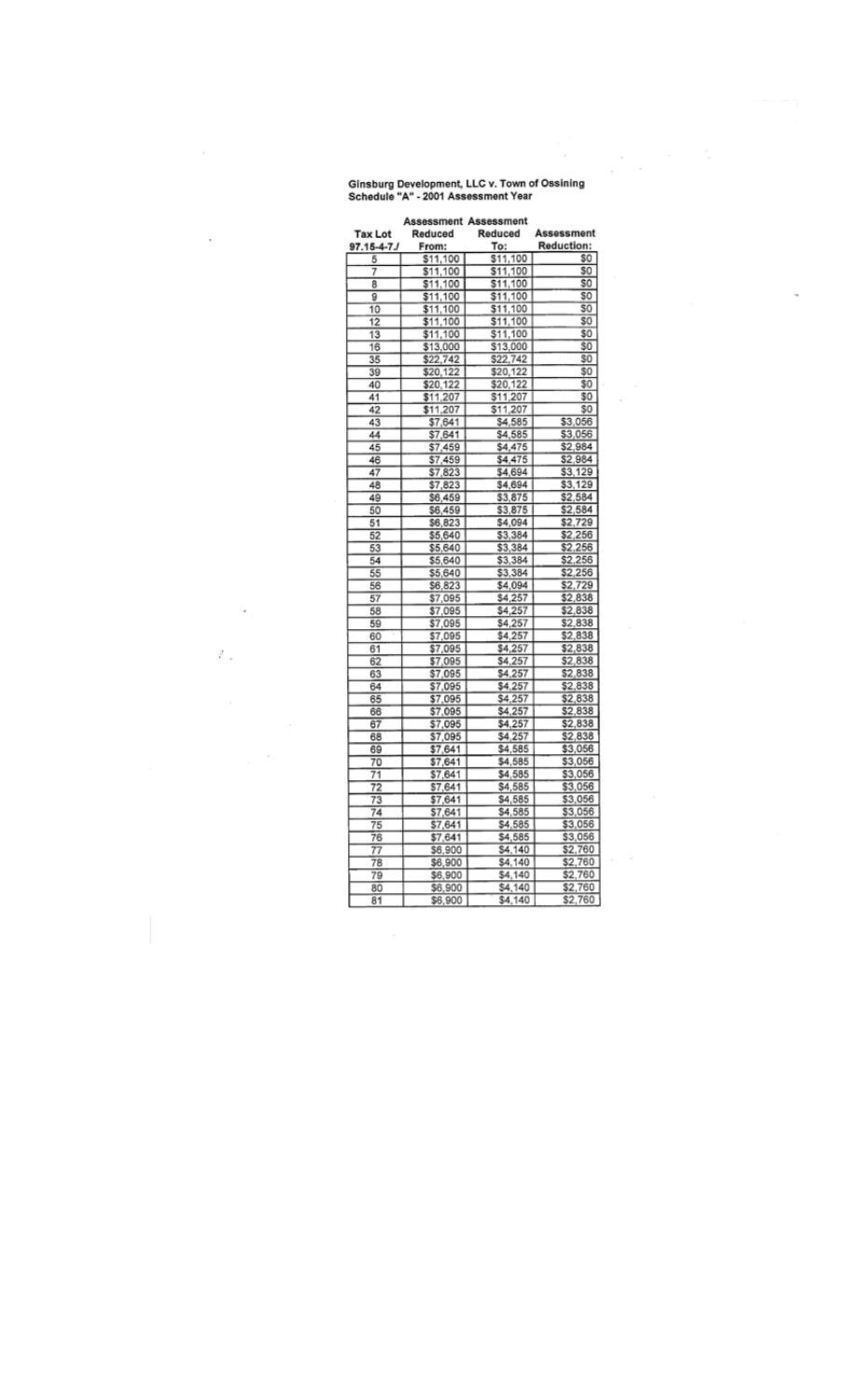Ginsburg Development, LLC v. Town of Ossining<br>Schedule "A" - 2001 Assessment Year

 $\epsilon$ 

 $\overline{\phantom{a}}$ 

 $\overline{\phantom{a}}$ 

|                      | <b>Assessment Assessment</b> |         |            |
|----------------------|------------------------------|---------|------------|
| <b>Tax Lot</b>       | Reduced                      | Reduced | Assessment |
| 97.15-4-7 <i>.</i> 1 | From:                        | To:     | Reduction: |
| 82                   | \$6,900                      | \$4,140 | \$2,760    |
| 83                   | \$6,900                      | \$4,140 | \$2,760    |
| 84                   | \$6,900                      | \$4,140 | \$2,760    |
| 85                   | \$6,900                      | \$4,140 | \$2,760    |
| 86                   | \$6,900                      | \$4,140 | \$2,760    |
| 87                   | \$6,900                      | \$4,140 | \$2,760    |
| 88                   | \$6,900                      | S4,140  | \$2,760    |
| 89                   | \$6,900                      | \$4,140 | \$2,760    |
| 90                   | \$6,900                      | \$4,140 | \$2,760    |
| 91                   | \$6,900                      | \$4,140 | \$2,760    |
| 92                   | \$6,900                      | \$4,140 | \$2,760    |
| 93                   | \$6,900                      | \$4,140 | \$2,760    |
| 94                   | \$6,900                      | \$4,140 | \$2,760    |
| 95                   | \$6,900                      | \$4,140 | \$2,760    |
| 96                   | S6.900                       | \$4,140 | \$2,760    |
| 97                   | \$6,900                      | \$4,140 | \$2,760    |
| 98                   | \$6,900                      | \$4,140 | \$2,760    |
| 99                   | \$6,900                      | \$4,140 | \$2,760    |
| 100                  | \$6,900                      | \$4,140 | \$2,760    |
| 101                  | \$6,900                      | \$4,140 | \$2,760    |
| 102                  | \$6,900                      | \$4,140 | \$2,760    |
| 103                  | \$6,823                      | \$4,094 | \$2,729    |
| 104                  | \$5,640                      | \$3,384 | \$2,256    |
| 105                  | \$5,640                      | \$3,384 | \$2,256    |
| 106                  | \$5,640                      | \$3,384 | \$2,256    |
| 107                  | \$5,640                      | \$3,384 | \$2,256    |
| 108                  |                              | \$4,094 | \$2,729    |
|                      | \$6,823                      | \$4,094 | \$2,729    |
| 109                  | \$6,823                      |         | \$2,729    |
| 110                  | \$6,823                      | \$4,094 | \$2,584    |
| 111                  | \$6,459                      | \$3,875 |            |
| 112                  | \$6,459                      | \$3,875 | \$2,584    |
| 113                  | \$6,823                      | \$4,094 | \$2,729    |
| 114                  | \$6,823                      | \$4,094 | \$2,729    |
| 115                  | \$6,459                      | \$3,875 | \$2,584    |
| 116                  | \$6,459                      | \$3,875 | \$2,584    |
| 117                  | \$6,823                      | \$4,094 | \$2,729    |
| 118                  | \$5,640                      | \$3,384 | \$2,256    |
| 119                  | \$5,640                      | \$3,384 | \$2,256    |
| 120                  | \$5,640                      | \$3,384 | \$2,256    |
| 121                  | \$5,640                      | \$3,384 | \$2,256    |
| 122                  | \$6,823                      | \$4,094 | \$2,729    |
| 123                  | \$6,823                      | \$4,094 | \$2,729    |
| 124                  | \$6,823                      | \$4,094 | \$2,729    |
| 125                  | \$6,823                      | \$4.094 | \$2,729    |
| 126                  | \$6,823                      | \$4,094 | \$2,729    |
| 127                  | \$6,459                      | \$3,875 | \$2,584    |
| 128                  | \$6,459                      | \$3,875 | \$2,584    |
| 129                  | \$6,823                      | \$4,094 | \$2,729    |
| 130                  | \$6,823                      | \$4,094 | \$2,729    |
| 131                  | \$6,823                      | \$4,094 | \$2,729    |
| 132                  | \$5,640                      | \$3,384 | \$2,256    |
| 133                  | \$5,640                      | \$3,384 | \$2,256    |

 $\hat{\mathbb{I}}$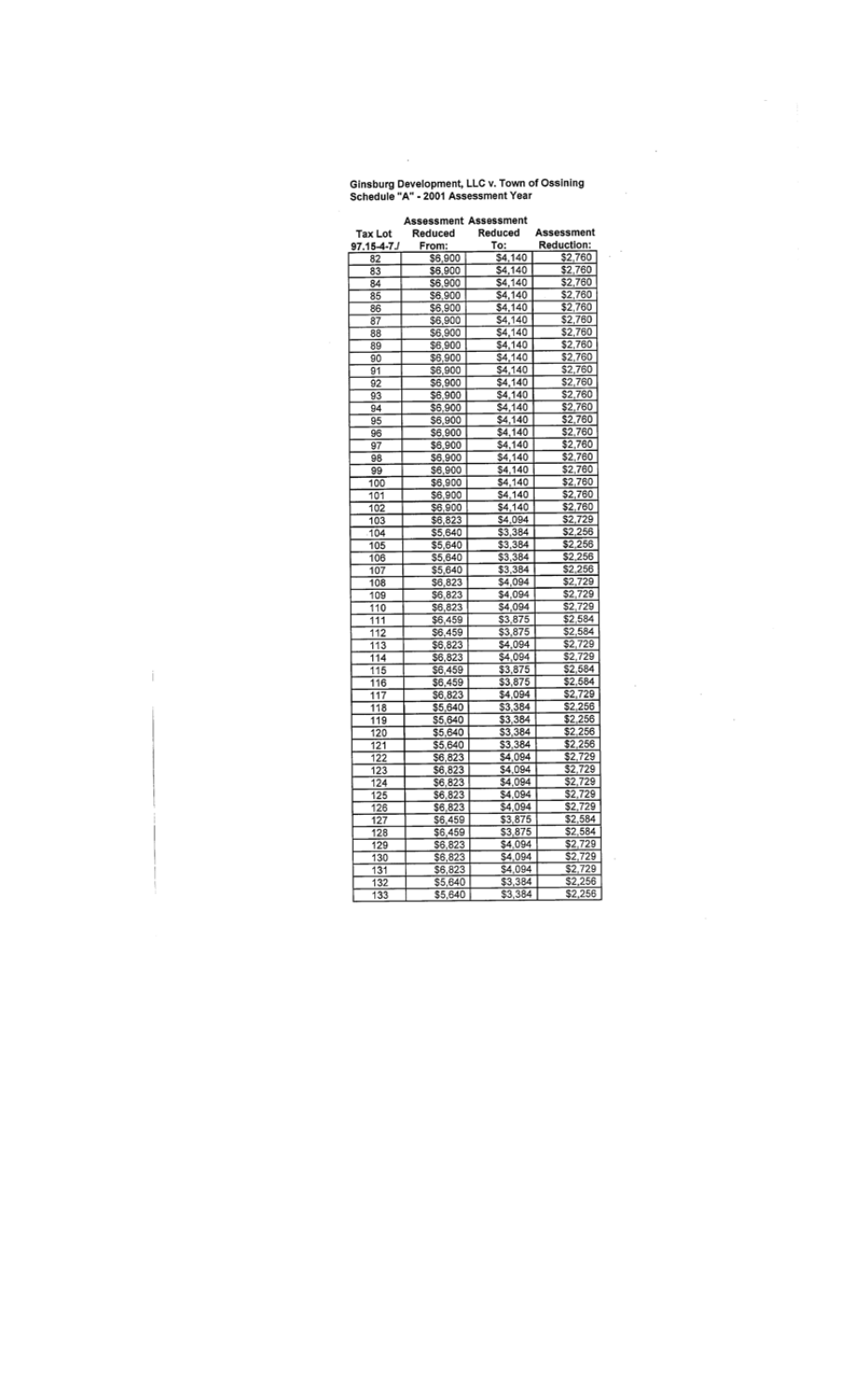# Ginsburg Development, LLC v. Town of Ossining<br>Schedule "A" - 2001 Assessment Year

| <b>Tax Lot</b><br>$97.15 - 4 - 7.1$ | <b>Assessment Assessment</b><br>Reduced<br>From: | Reduced<br>To: | Assessment<br><b>Reduction:</b> |
|-------------------------------------|--------------------------------------------------|----------------|---------------------------------|
| 134                                 | \$5,640                                          | \$3,384        | \$2.256                         |
| 135                                 | \$5,640                                          | \$3.384        | \$2,256                         |
| 136                                 | \$6,823                                          | \$4.094        | \$2,729                         |
|                                     | \$812,340                                        | \$557,848      | \$254,492                       |

 $\overline{\phantom{a}}$ 

 $\overline{\phantom{a}}$ 

 $\epsilon$ 

 $\cdot$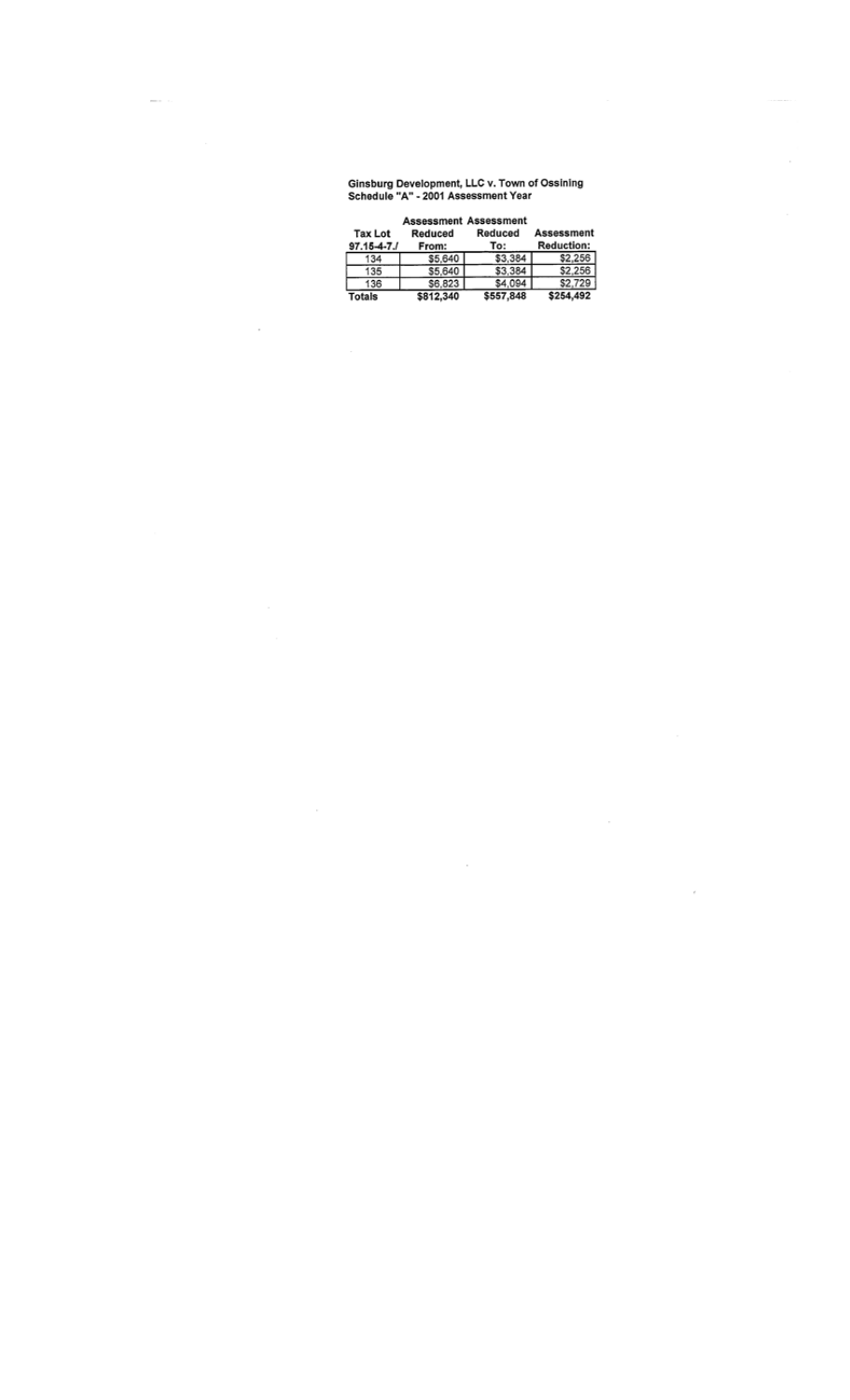# Ginsburg Development, LLC v. Town of Ossining<br>Schedule "B" - 2002 Assessment Year

 $\bar{z}$ 

 $\cdot$ 

| <b>Assessment Assessment</b> |          |          |                   |  |
|------------------------------|----------|----------|-------------------|--|
| Tax Lot                      | Reduced  | Reduced  | Assessment        |  |
| 97.15-4-7./                  | From:    | To:      | <b>Reduction:</b> |  |
| 48                           | \$26,220 | \$22,287 | \$3,933           |  |
| 51                           | \$6,823  | \$4,549  | \$2,274           |  |
| 52                           | \$5,640  | \$3,760  | \$1,880           |  |
| 53                           | \$5,640  | \$3,760  | \$1,880           |  |
| 54                           | \$5,640  | \$3,760  | \$1,880           |  |
| 55                           | \$5,640  | \$3,760  | \$1,880           |  |
| 56                           | \$6,823  | \$4,549  | \$2,274           |  |
| 57                           | \$7,095  | \$4,730  | \$2,365           |  |
| 58                           | \$7,095  | \$4,730  | \$2,365           |  |
| 59                           | \$7,095  | \$4,730  | \$2,365           |  |
| 60                           | \$7,095  | \$4,730  | \$2,365           |  |
| 61                           | \$7,095  | \$4,730  | \$2,365           |  |
| 62                           | \$7,095  | \$4,730  | \$2,365           |  |
| 69                           | \$28,038 | \$23,832 | \$4,206           |  |
| 75                           | \$27,163 | \$23,089 | \$4,074           |  |
| 76                           | \$27,731 | \$23,571 | \$4,160           |  |
| 77                           | \$28,038 | \$23,832 | \$4,206           |  |
| 78                           | \$28,038 | \$23,832 | \$4,206           |  |
| 79                           | \$28,038 | \$23,832 | \$4,206           |  |
| 80                           | \$27,731 | \$23,571 | \$4,160           |  |
| 81                           | \$27,731 | \$23,571 | \$4,160           |  |
| 82                           | \$28,038 | \$23,832 | \$4,206           |  |
| 83                           | \$28,038 | \$23,832 | \$4,206           |  |
| 84                           | \$18,971 | \$18,971 | \$0               |  |
| 85                           | \$18,971 | \$18,971 | \$0               |  |
| 86                           | \$27,731 | \$23,571 | \$4,160           |  |
| 87                           | \$6,900  | \$4,600  | \$2,300           |  |
| 88                           | \$6,900  | \$4,600  | \$2,300           |  |
| 89                           | \$17,872 | \$17,872 | \$0               |  |
| 90                           | \$6,900  | \$4,600  | \$2,300           |  |
| 91                           | \$23,970 | \$20,375 | \$3,595           |  |
| 92                           | \$6,900  | \$4,600  | \$2,300           |  |
| 93                           | \$7,900  | \$7,900  | \$0               |  |
| 94                           | \$24,674 | \$20,973 | \$3,701           |  |
| 95                           | \$25,913 | \$22,026 | \$3,887           |  |
| 96                           | \$6,900  | \$4,600  | \$2,300           |  |
| 97                           | \$24,133 | \$20,513 | \$3,620           |  |
| 98                           | \$23,826 | \$20,252 | \$3,574           |  |
| 99                           | \$26,220 | \$22,287 | \$3,933           |  |
| 100                          | \$24,981 | \$21,234 | \$3,747           |  |
| 101                          | \$23,222 | \$19,739 | \$3,483           |  |
| 102                          | \$23,826 | \$20,252 | \$3,574           |  |
| 103                          | \$23,049 | \$19,592 | \$3,457           |  |
| 104                          | \$19,493 | \$16,569 | \$2,924           |  |
| 105                          | \$14,100 | \$14,100 | \$0               |  |
| 106                          | \$14,100 | \$14,100 | \$O               |  |
| 107                          | \$15,276 | \$15,276 | \$0               |  |
|                              |          | \$16,459 | \$2,905           |  |
| 108                          | \$19,364 |          |                   |  |

 $\bar{z}$ 

ì.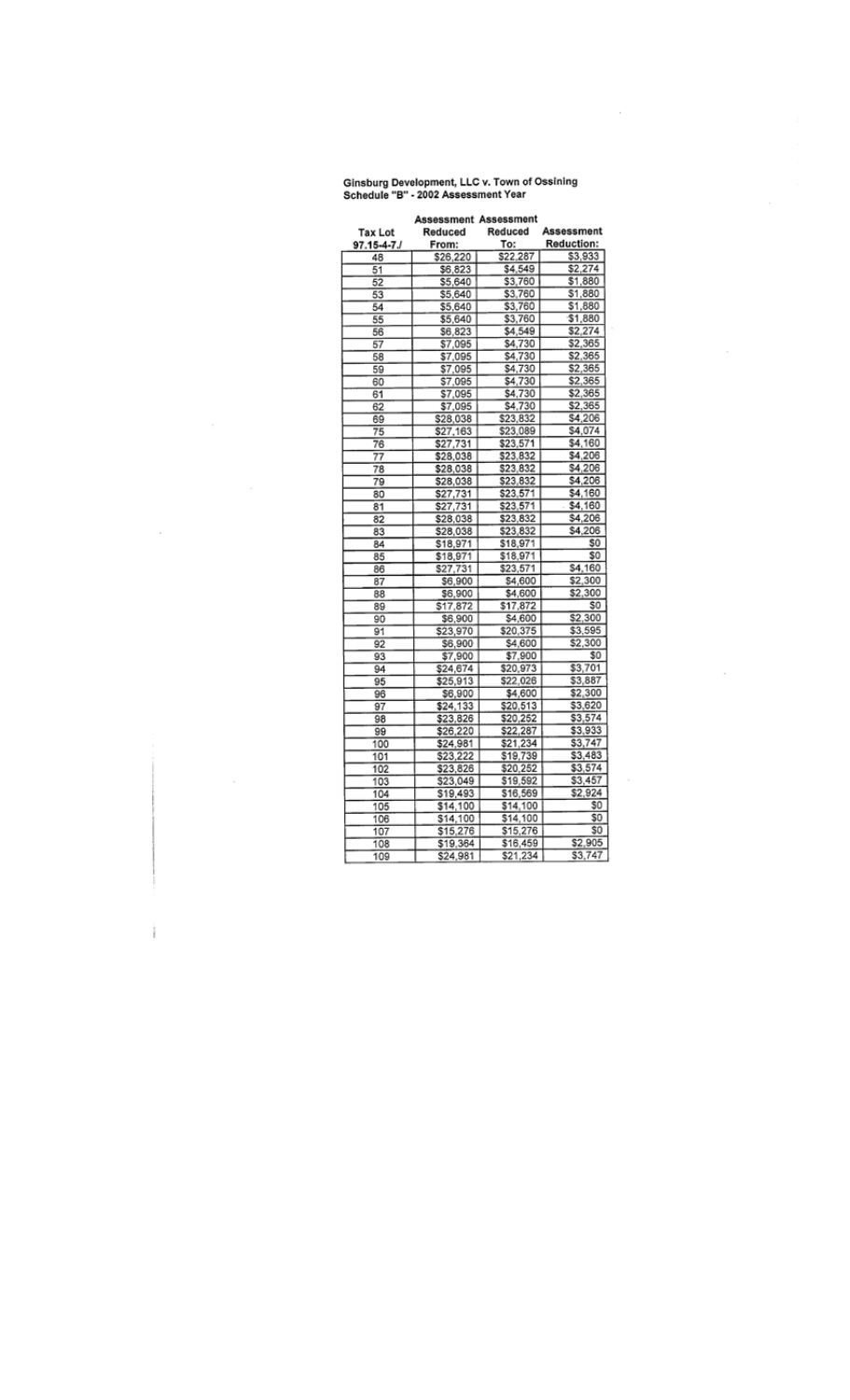#### Ginsburg Development, LLC v. Town of Ossining Schedule "B" - 2002 Assessment Year

| <b>Tax Lot</b>    | Reduced     | <b>Assessment Assessment</b><br>Reduced | Assessment        |
|-------------------|-------------|-----------------------------------------|-------------------|
| $97.15 - 4 - 7.1$ | From:       | To:                                     | <b>Reduction:</b> |
| 110               | \$25,819    | \$21,946                                | \$3,873           |
| 111               | \$24,133    | \$20,513                                | \$3,620           |
| 127               | \$22,915    | \$19,478                                | \$3,437           |
| 128               | \$22,440    | \$19,074                                | \$3,366           |
| 129               | \$12,418    | \$12,418                                | \$0               |
| 130               | \$12,418    | \$12,418                                | \$0               |
| 131               | \$12,418    | \$12,418                                | \$0               |
| 132               | \$9,588     | \$9,588                                 | \$0               |
| 133               | \$14,620    | \$14,620                                | \$0               |
| 134               | \$9,588     | \$9,588                                 | \$0               |
| 135               | \$9,588     | \$9,588                                 | \$0               |
| 136               | \$12,418    | \$12,418                                | S0                |
| Totals            | \$1,049,016 | \$900,932                               | \$148,084         |

**Motion Carried: Unanimously**

# **F. Order Calling a Public Hearing in the matter of the Petition for Extension of the Ossining Consolidated Sewer District – Diego Quizhpi Avila**

 $\bar{1}$ 

**Councilmember Harter moved and it was seconded by Councilmember Tripodi that the following be approved:**

**Whereas, a written petition, dated May 1st, 2012, in due form and containing the required signature, has been presented by Diego Quizhpi Avila to the Town Board of the Town of Ossining, Westchester County, New York, for the extension of the Ossining Consolidated Sewer District in said Town; and** 

**Whereas, the boundaries of the proposed Sewer District Extension are described as follows:** 

**"Beginning at a point formed by the northerly terminus of the herein described parcel with the southerly side of Ryder Avenue, also being the northeasterly corner**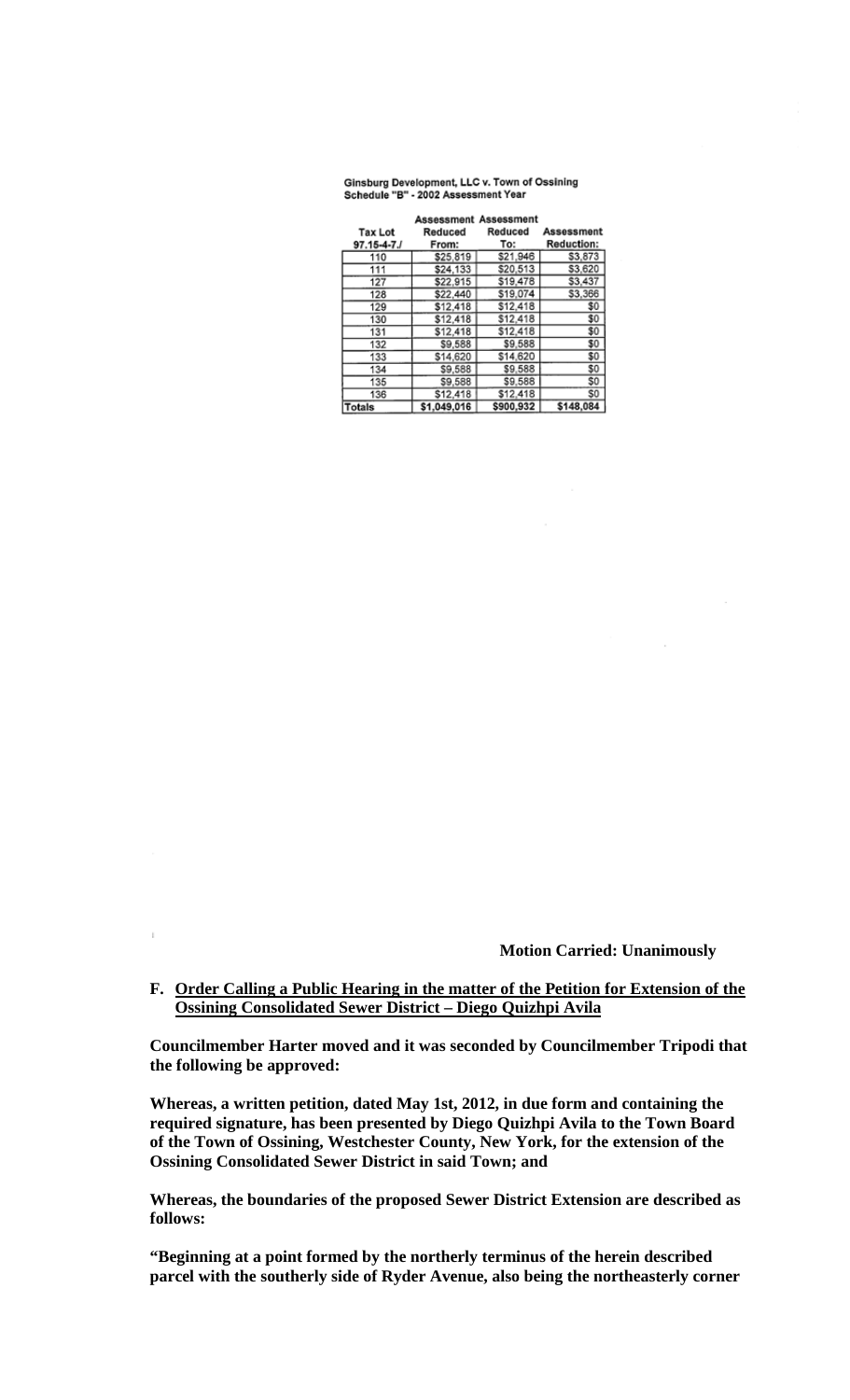**of Lot 522 as shown on a map entitled "Map of Briarcliff Hills, Section 1-8 dated December 16, 1929 and filed in Westchester County Clerk's Office (Division of Land Records) on January 17, 1930 as Map No. 3557; running thence from said point of beginning along the southerly side of Ryder Avenue, S 44 degrees 35' 40" E 27.71 feet. Thence along the centerline of Pine Street, S 70 degrees 57' 10" W 212.29 feet, and S 49 degrees 12' 10" W 150.61feet to a point on the extension of the northerly side of Park Lane (Not Developed). Thence along the extension of the northerly side of Park Lane (Not Developed), N 45 degrees 03' 20" E 25.07 feet to the southeasterly corner of Lot 535 as show on aforesaid Map No. 3557. Thence along the easterly side of Lots 535 through 522, N 49 degrees 12' 10" E 157.27 feet and N 70 degrees 57' 10" E 205.14 feet to a point on the northerly terminus of the herein described portion of Pine Street Right of Way (Not Developed) as shown on the aforesaid filed Map No. 3557, the point and place of beginning.** 

**Said premises known as 2 Croton Dam Road, Ossining, New York, and also known as Section 89.12, Block 1, Lot 52 on the Tax Map of the Town of Ossining," and** 

**Whereas, the improvements proposed for said Sewer District Extension consist of the construction and installation of a sewer system, including sewer main, manhole and other improvements incidental thereto, all as more described in the map and plan accompanying the aforesaid petition, which map and plan are on file in the Town Clerk's Office of said Town for public inspection during regular business hours; and**

**Whereas, the cost of establishing such Sewer District Extension shall be borne entirely by the Petitioner; and** 

**Whereas, it is now desired to call a Public Hearing to consider the Petition for the proposed establishment of said Sewer District Extension pursuant to Section 193 of the Town Law, as well as for purposes of determining the environmental impact of said action;** 

**Now Therefore be it Ordered, by the Town Board of the Town of Ossining, Westchester County, New York, as follows:** 

**Section 1: A meeting of the Town Board of the Town of Ossining, Westchester County, New York, shall be held at the Police/Court Facility, 86-88 Spring Street, In Ossining, New York, on the 22nd day of May, at 7:30p.m., for the purpose of conducting a public hearing to consider the aforementioned Petition and to hear all persons interested in the subject thereof concerning the same.** 

**Section 2: The Town Clerk is hereby authorized and directed to cause a certified copy of this Order to be published in the Journal News and posted in the manner provided by law.**

**Section 3: This Order shall take effect immediately.**

#### **Motion Carried: Unanimously**

## **G. Sewers - Approval of Ossining Consolidated Sewer District Extension - Salvatore Carrera- 14 Ryder Avenue**

**Councilmember Blaha moved and it was seconded by Councilmember Wilcher that the following be approved:**

**Whereas, a Petition for the extension of Ossining Consolidated Sewer District located at 14 Ryder Avenue in the Town of Ossining, Westchester County, New York, dated March 30th, 2012, has been presented to the Town Board by Salvatore Carrera, and**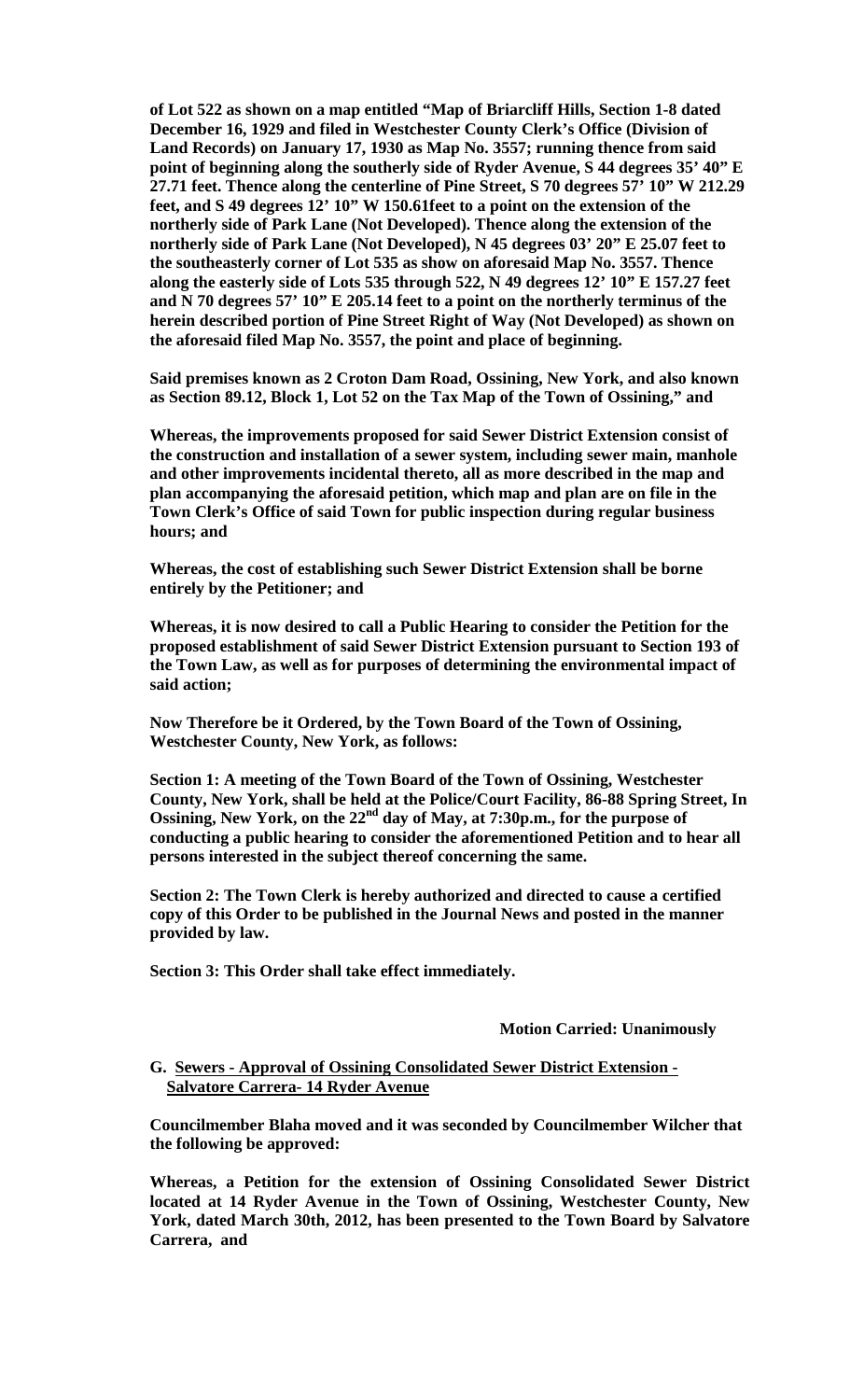**Whereas, an Order was duly adopted by the Town Board on April 10th, 2012 reciting the filing of said Petition, the boundaries of the proposed sewer extension, the improvements proposed and the cost thereof, and specifying April 24th, 2012 at 7:35pm in the Police/Court facility, 86-88 Spring Street, Ossining, New York as the date, time and place where the said Board would hold a Public Hearing to consider the Petition and to hear all persons interested in the subject matter thereof concerning the same; and**

**Whereas, such Order was duly posted and published as required by law; and**

**Whereas, a public hearing on the matter was duly held by the Town Board on April 24th, 2012, where discussion of the matter was had, and all persons interested were given the opportunity to be heard; and**

**Whereas, pursuant to Section 194 (6) of the Town Law, the approval of the State Comptroller is not required since the entire burden of the financing of the proposed extension is to be borne by the Petitioner, and there is to be no financing borne by the Town of Ossining, the Ossining Consolidated Sewer District, or any prior extensions thereof;**

**Now, Therefore, Be It Resolved (a) that the petition is signed and acknowledged as required by law; (b) that all the property and property owners within the proposed extension are benefited thereby; (c) that all the property and property owners benefited thereby are included and (d) that it is in the public interest to grant the relief sought; and it is further** 

**Resolved, that the extension of the Ossining Consolidated Sewer District located 14 Ryder Avenue in the Town of Ossining, Westchester County, New York, as proposed in the Petition, be and the same is hereby approved, and that the said sewer district extension include the property as described in the said Petition; and it is further**

**Resolved, that the Town Clerk shall, within ten (10) days after adoption of this Resolution, file certified copies thereof in duplicate in the Office of the State Department of Audit and Control at Albany, New York, and record a certified copy in the Office of the Clerk of the County of Westchester.**

# **Motion Carried: Unanimously**

# **H. Sewers - Approval of Ossining Consolidated Sewer District Extension - Peter Rodriguez- 69 Morningside Drive**

**Councilmember Blaha moved and it was seconded by Councilmember Wilcher that the following be approved:**

**Whereas, a Petition for the extension of Ossining Consolidated Sewer District located at 69 Morningside Drive in the Town of Ossining, Westchester County, New York, dated April 4th 2012, has been presented to the Town Board by Peter Rodriguez, and**

**Whereas, an Order was duly adopted by the Town Board on April 10th, 2012 reciting the filing of said Petition, the boundaries of the proposed sewer extension, the improvements proposed and the cost thereof, and specifying April 24th, 2012 at 7:40pm in the Police/Court facility, 86-88 Spring Street, Ossining, New York as the date, time and place where the said Board would hold a Public Hearing to consider the Petition and to hear all persons interested in the subject matter thereof concerning the same; and**

**Whereas, such Order was duly posted and published as required by law; and**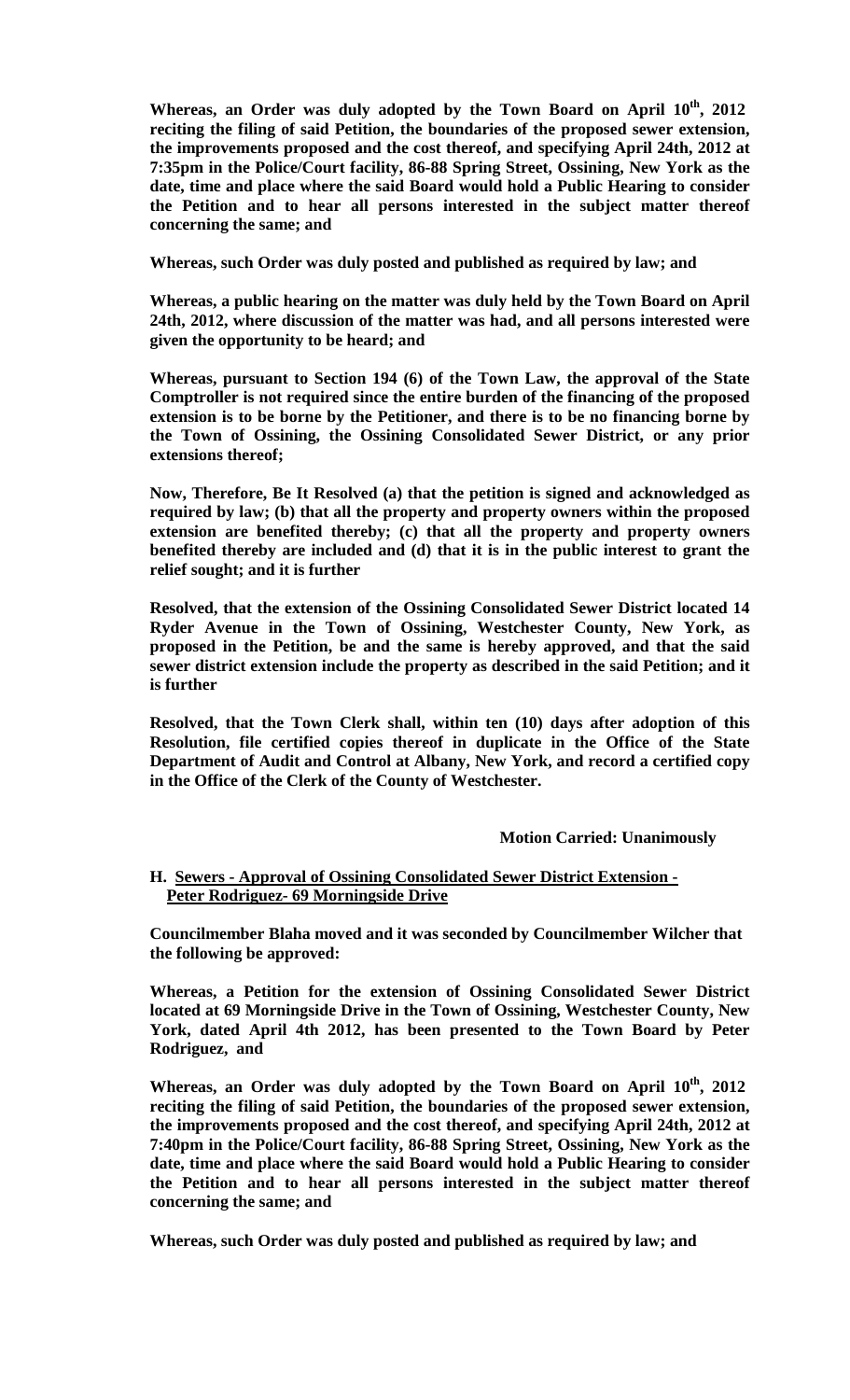**Whereas, a public hearing on the matter was duly held by the Town Board on April 24th, 2012, where discussion of the matter was had, and all persons interested were given the opportunity to be heard; and**

**Whereas, pursuant to Section 194 (6) of the Town Law, the approval of the State Comptroller is not required since the entire burden of the financing of the proposed extension is to be borne by the Petitioner, and there is to be no financing borne by the Town of Ossining, the Ossining Consolidated Sewer District, or any prior extensions thereof;**

**Now, Therefore, Be It Resolved (a) that the petition is signed and acknowledged as required by law; (b) that all the property and property owners within the proposed extension are benefited thereby; (c) that all the property and property owners benefited thereby are included and (d) that it is in the public interest to grant the relief sought; and it is further** 

**Resolved, that the extension of the Ossining Consolidated Sewer District located 69 Morningside Drive in the Town of Ossining, Westchester County, New York, as proposed in the Petition, be and the same is hereby approved, and that the said sewer district extension include the property as described in the said Petition; and it is further**

**Resolved, that the Town Clerk shall, within ten (10) days after adoption of this Resolution, file certified copies thereof in duplicate in the Office of the State Department of Audit and Control at Albany, New York, and record a certified copy in the Office of the Clerk of the County of Westchester.**

**Motion Carried: Unanimously**

# **I. Sewers - Approval of Ossining Consolidated Sewer District Extension - Kenneth Godfrey- 7 Ridgeview Drive**

**Councilmember Wilcher moved and it was seconded by Councilmember Tripodi that the following be approved:**

**Whereas, a Petition for the extension of Ossining Consolidated Sewer District located at 7 Ridgeview Drive in the Town of Ossining, Westchester County, New York, dated April 9th, 2012, has been presented to the Town Board by Kenneth Godfrey, and**

Whereas, an Order was duly adopted by the Town Board on April  $10^{th}$ , 2012 **reciting the filing of said Petition, the boundaries of the proposed sewer extension, the improvements proposed and the cost thereof, and specifying April 24th, 2012 at 7:45pm in the Police/Court facility, 86-88 Spring Street, Ossining, New York as the date, time and place where the said Board would hold a Public Hearing to consider the Petition and to hear all persons interested in the subject matter thereof concerning the same; and**

**Whereas, such Order was duly posted and published as required by law; and**

**Whereas, a public hearing on the matter was duly held by the Town Board on April 24th, 2012, where discussion of the matter was had, and all persons interested were given the opportunity to be heard; and**

**Whereas, pursuant to Section 194 (6) of the Town Law, the approval of the State Comptroller is not required since the entire burden of the financing of the proposed extension is to be borne by the Petitioner, and there is to be no financing borne by the Town of Ossining, the Ossining Consolidated Sewer District, or any prior extensions thereof;**

**Now, Therefore, Be It Resolved (a) that the petition is signed and acknowledged as required by law; (b) that all the property and property owners within the proposed**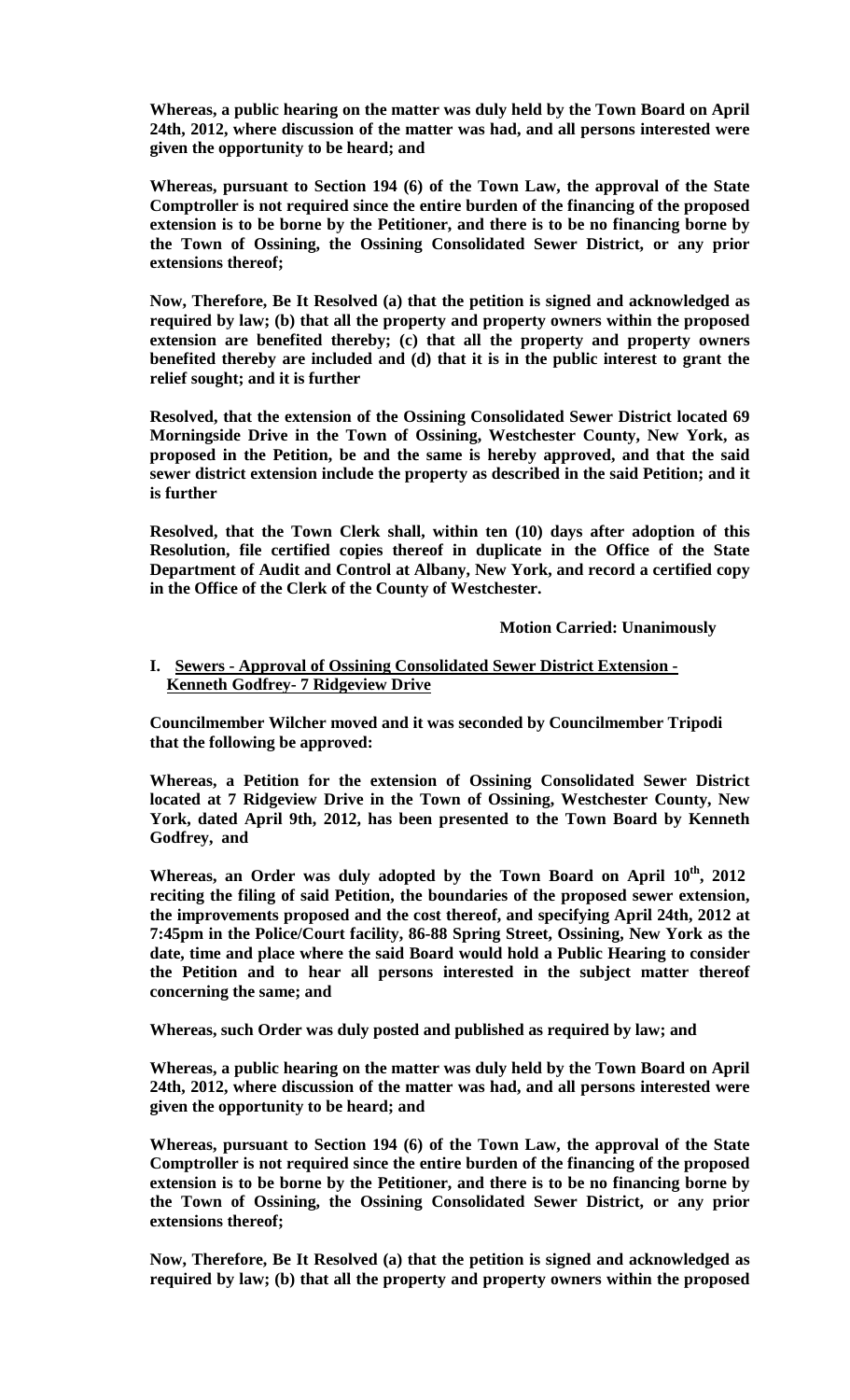**extension are benefited thereby; (c) that all the property and property owners benefited thereby are included and (d) that it is in the public interest to grant the relief sought; and it is further** 

**Resolved, that the extension of the Ossining Consolidated Sewer District located 7 Ridgeview Road in the Town of Ossining, Westchester County, New York, as proposed in the Petition, be and the same is hereby approved, and that the said sewer district extension include the property as described in the said Petition; and it is further**

**Resolved, that the Town Clerk shall, within ten (10) days after adoption of this Resolution, file certified copies thereof in duplicate in the Office of the State Department of Audit and Control at Albany, New York, and record a certified copy in the Office of the Clerk of the County of Westchester.**

### **Motion Carried: Unanimously**

# **J. Sewers - Approval of Ossining Consolidated Sewer District Extension - Stephen Indorf- 5 Ridgeview Drive**

**Councilmember Harter moved and it was seconded by Councilmember Blaha that the following be approved:**

**Whereas, a Petition for the extension of Ossining Consolidated Sewer District located at 5 Ridgeview Drive in the Town of Ossining, Westchester County, New York, dated April 9th, 2012, has been presented to the Town Board by Stephen Indorf; and**

**Whereas, an Order was duly adopted by the Town Board on April 10th, 2012 reciting the filing of said Petition, the boundaries of the proposed sewer extension, the improvements proposed and the cost thereof, and specifying April 24th, 2012 at 7:50pm in the Police/Court facility, 86-88 Spring Street, Ossining, New York as the date, time and place where the said Board would hold a Public Hearing to consider the Petition and to hear all persons interested in the subject matter thereof concerning the same; and**

**Whereas, such Order was duly posted and published as required by law; and**

**Whereas, a public hearing on the matter was duly held by the Town Board on April 24th, 2012, where discussion of the matter was had, and all persons interested were given the opportunity to be heard; and**

**Whereas, pursuant to Section 194 (6) of the Town Law, the approval of the State Comptroller is not required since the entire burden of the financing of the proposed extension is to be borne by the Petitioner, and there is to be no financing borne by the Town of Ossining, the Ossining Consolidated Sewer District, or any prior extensions thereof;**

**Now, Therefore, Be It Resolved (a) that the petition is signed and acknowledged as required by law; (b) that all the property and property owners within the proposed extension are benefited thereby; (c) that all the property and property owners benefited thereby are included and (d) that it is in the public interest to grant the relief sought; and it is further** 

**Resolved, that the extension of the Ossining Consolidated Sewer District located 5 Ridgeview Drive in the Town of Ossining, Westchester County, New York, as proposed in the Petition, be and the same is hereby approved, and that the said sewer district extension include the property as described in the said Petition; and it is further**

**Resolved, that the Town Clerk shall, within ten (10) days after adoption of this Resolution, file certified copies thereof in duplicate in the Office of the State**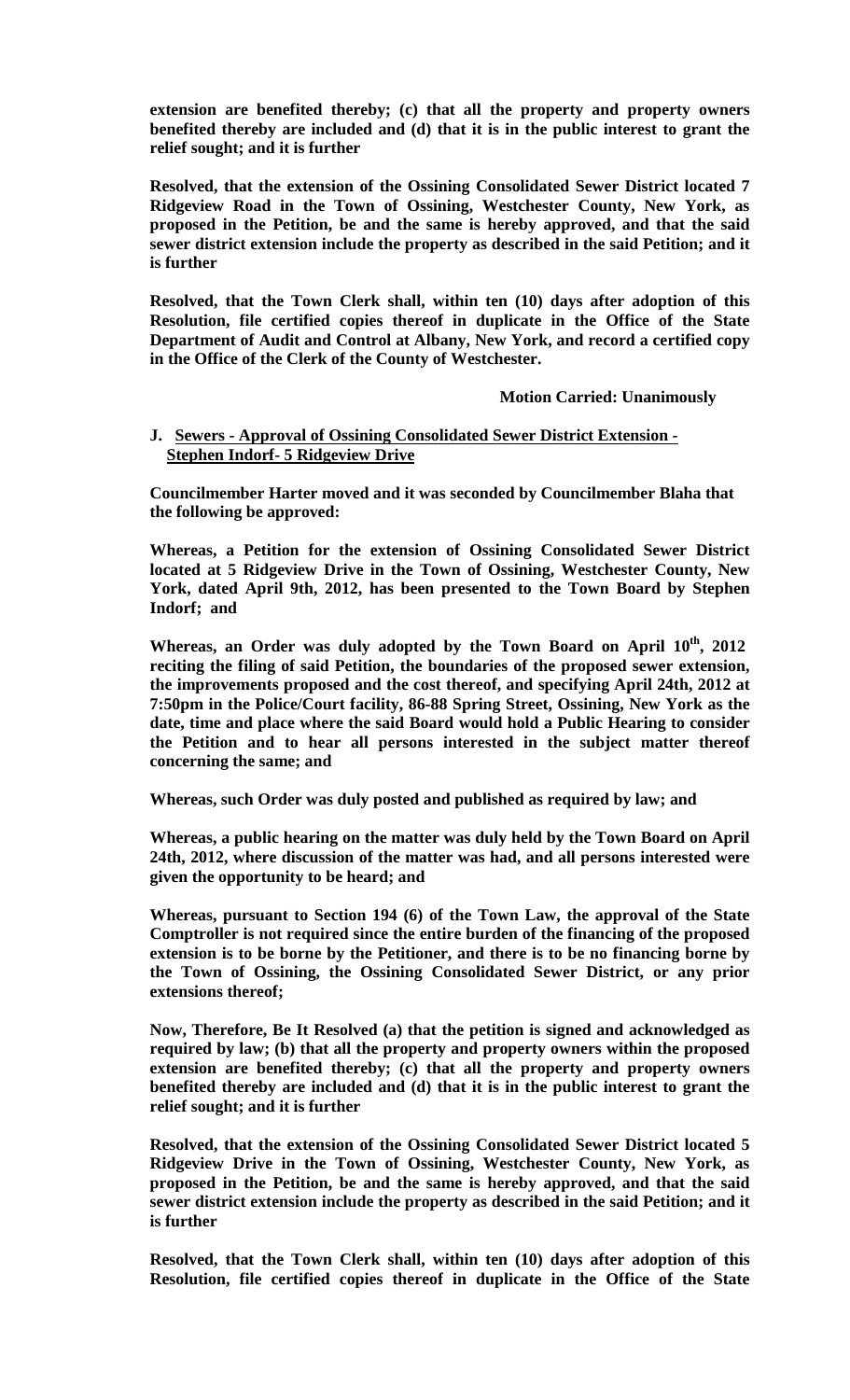**Department of Audit and Control at Albany, New York, and record a certified copy in the Office of the Clerk of the County of Westchester.**

# **Motion Carried: Unanimously**

# **K. Sewers - Approval of Ossining Consolidated Sewer District Extension - Thomas H. Pearse- 9 Ryder Avenue**

**Councilmember Wilcher moved and it was seconded by Councilmember Blaha that the following be approved:**

**Whereas, a Petition for the extension of Ossining Consolidated Sewer District located at 9 Ryder Avenue in the Town of Ossining, Westchester County, New York, dated April 7th, 2012, has been presented to the Town Board by Thomas H. Pearse; and**

Whereas, an Order was duly adopted by the Town Board on April  $10^{th}$ , 2012 **reciting the filing of said Petition, the boundaries of the proposed sewer extension, the improvements proposed and the cost thereof, and specifying April 24th, 2012 at 7:55pm in the Police/Court facility, 86-88 Spring Street, Ossining, New York as the date, time and place where the said Board would hold a Public Hearing to consider the Petition and to hear all persons interested in the subject matter thereof concerning the same; and**

**Whereas, such Order was duly posted and published as required by law; and**

**Whereas, a public hearing on the matter was duly held by the Town Board on April 24th, 2012, where discussion of the matter was had, and all persons interested were given the opportunity to be heard; and**

**Whereas, pursuant to Section 194 (6) of the Town Law, the approval of the State Comptroller is not required since the entire burden of the financing of the proposed extension is to be borne by the Petitioner, and there is to be no financing borne by the Town of Ossining, the Ossining Consolidated Sewer District, or any prior extensions thereof;**

**Now, Therefore, Be It Resolved (a) that the petition is signed and acknowledged as required by law; (b) that all the property and property owners within the proposed extension are benefited thereby; (c) that all the property and property owners benefited thereby are included and (d) that it is in the public interest to grant the relief sought; and it is further** 

**Resolved, that the extension of the Ossining Consolidated Sewer District located 9 Ryder Avenue in the Town of Ossining, Westchester County, New York, as proposed in the Petition, be and the same is hereby approved, and that the said sewer district extension include the property as described in the said Petition; and it is further**

**Resolved, that the Town Clerk shall, within ten (10) days after adoption of this Resolution, file certified copies thereof in duplicate in the Office of the State Department of Audit and Control at Albany, New York, and record a certified copy in the Office of the Clerk of the County of Westchester.**

**Motion Carried: Unanimously**

### **L. Call-a-Cab Agreement**

**Councilmember Wilcher moved and it was seconded by Councilmember Blaha that the following be approved:**

**Resolved, that the Town Board hereby authorizes the Supervisor to sign An agreement with B.C. Taxi Company for participation in the Call-a-Cab Program for the period ending December 31, 2012.**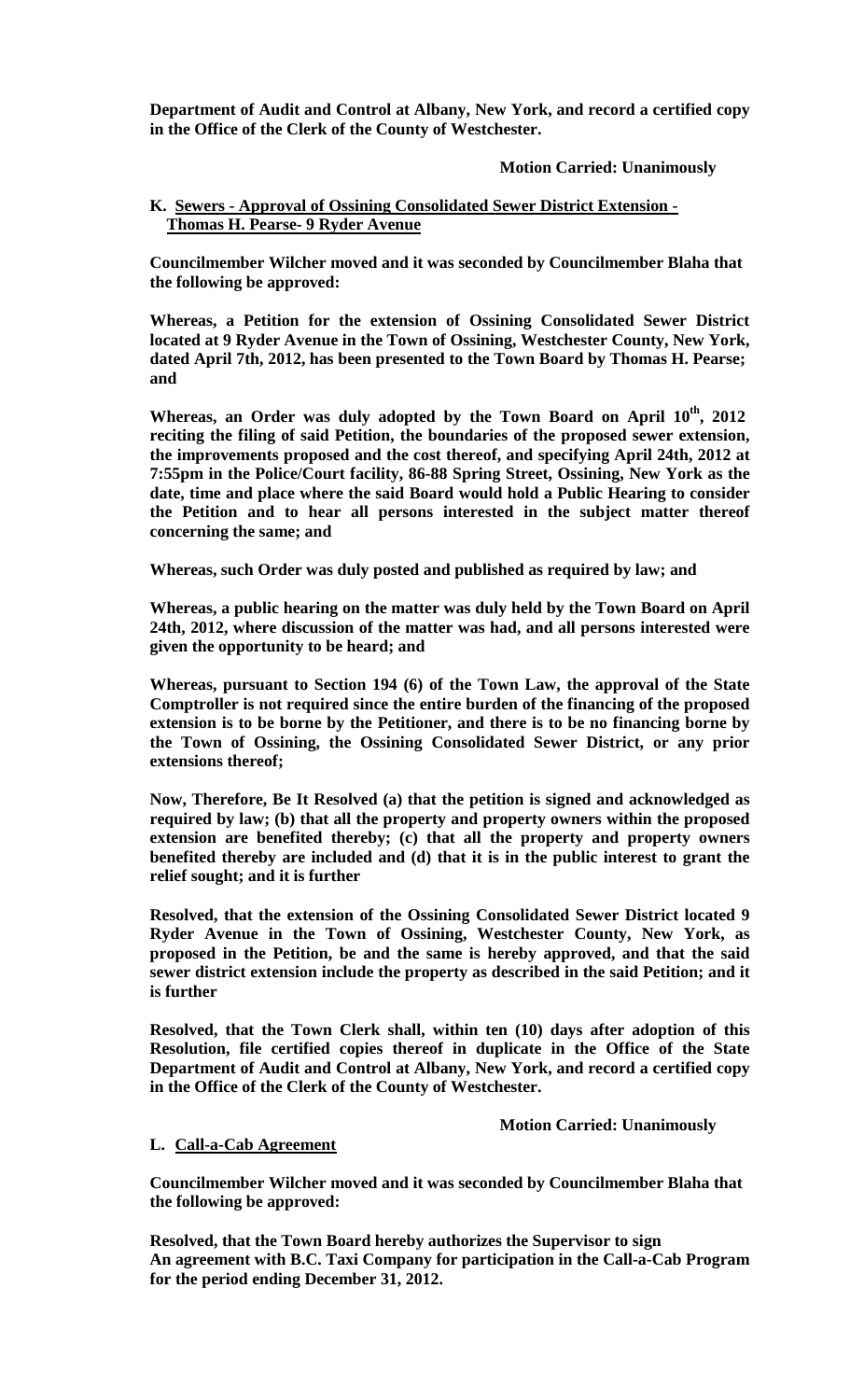**Vote: 4-0-1 Voting Aye: Wilcher, Blaha, Harter & Donnelly Voting Nay: Tripodi**

# **M. Finance- Capital Project #2012-2180- North State Road Drainage Project**

**Councilmember Harter moved and it was seconded by Councilmember Wilcher that the following be approved:**

**Resolved, that the Town Board of the Town of Ossining authorizes the establishment of Capital Project #2012-2180, entitled North State Road Drainage, in the amount of \$50,000, to be funded by fund balance and Town-issued bond.**

**Increase: 037.5110.2180 (Expense) \$50,000.00**

**Motion Carried: Unanimously**

# **N. Personnel-Highway Department**

**Councilmember Wilcher moved and it was seconded by Councilmember Tripodi that the following be approved:**

**BE IT RESOLVED, that upon the recommendation of the Town Supervisor, the Town Board hereby ratifies and approves the Stipulation of Agreement between the Town and Local 456, International Brotherhood of Teamsters, Chauffeurs, Warehousemen and Helpers of America, AFL-CIO; and** 

**BE IT FURTHER RESOLVED, that the Town Supervisor is authorized to execute the Stipulation on the Town's behalf.**

**Motion Carried: Unanimously**

# **V. CORRESPONDENCE TO BE RECEIVED AND FILED**

**Councilmember Tripodi moved and it was seconded by Councilmember Wilcher that the following be approved:**

**April 23, 2012 Zoning Board of Appeals Meeting Minutes.**

**Motion Carried: Unanimously**

# **VI. MONTHLY REPORTS**

**Councilmember Wilcher moved and it was seconded by Councilmember Tripodi that the following be approved:**

**Resolved, that the Town Board of the Town of Ossining hereby accepts the following monthly reports for the month of April 2012:**

- **Town Clerk's Office**
- **Building Department**

**Motion Carried: Unanimously**